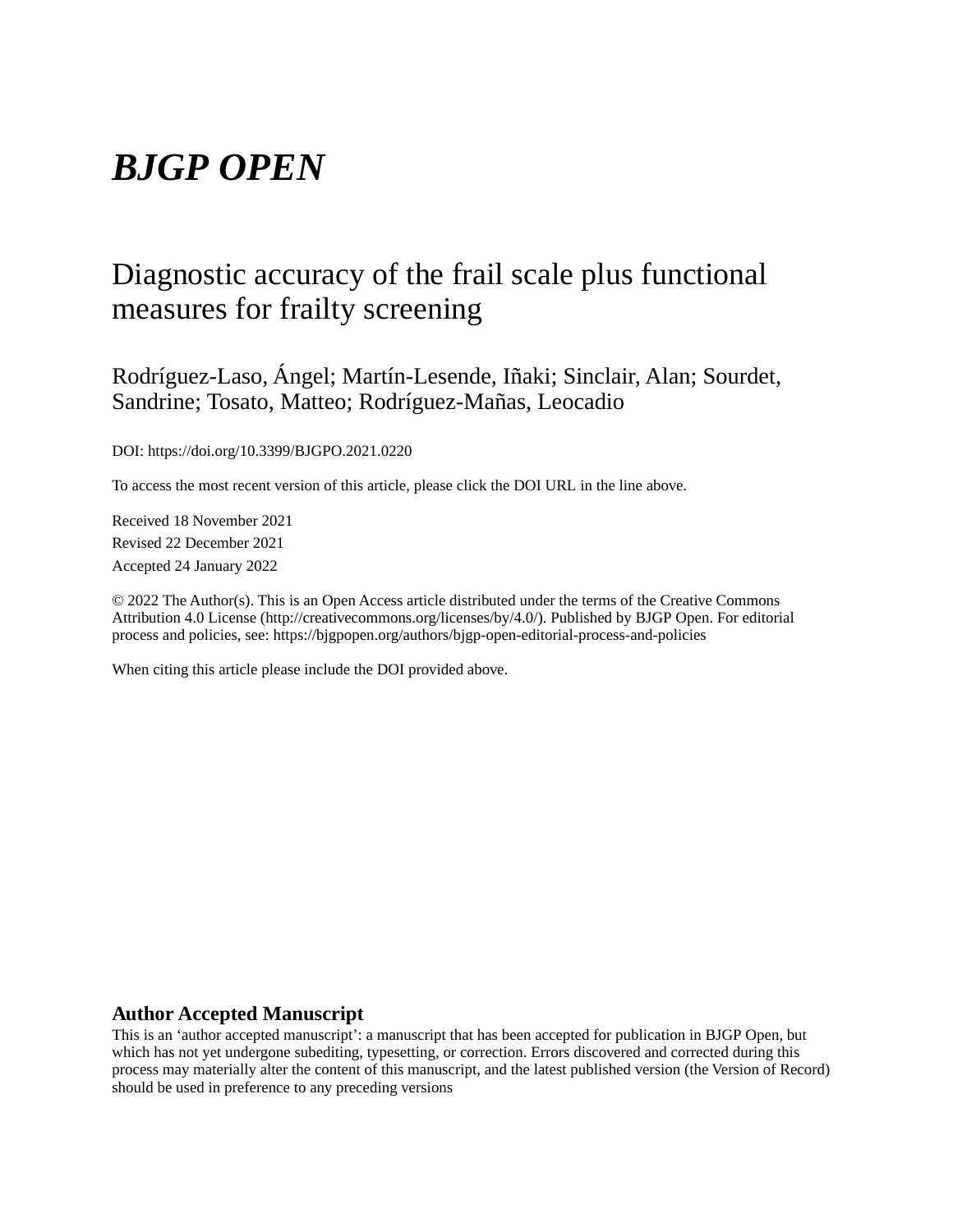# **DIAGNOSTIC ACCURACY OF THE FRAIL SCALE PLUS FUNCTIONAL MEASURES FOR FRAILTY SCREENING**

Ángel Rodríguez-Laso MD, PhD. Senior researcher. CIBERFES. Instituto de Salud Carlos III. Madrid, Spain. ORCID number: 0000-0001-7969-4030. Email address: arodriguezlaso@salud.madrid.org

Iñaki Martín-Lesende MD, PhD. General Practitioner. Indautxu Primary Health Centre, Bilbao-Basurto Integrated Health Organisation, Basque Health Service (Osakidetza), Spain. ORCID number: 0000-0001-7258-5288. Email address: inaki.martinlesende@osakidetza.eus

Alan Sinclair MD, FRCP. Director. Foundation for Diabetes Research in Older People (fDROP) and King's College, London, UK. ORCID number: 0000-0001-6712-7805. Email address: alan.sinclair@kcl.ac.uk

Sandrine Sourdet, MD, PhD. Head of the Frailty clinic. Gérontopôle, Department of Internal Medicine and Geriatrics, Toulouse University Hospital, France. ORCID number: 0000-0001- 8967-8915. Email address: sourdet.s@chu-toulouse.fr

Matteo Tosato MD, PhD. Head of the Day Hospital Post Covid. Fondazione Policlinico Universitario A. Gemelli IRCSS, Rome, Italy. ORCID number: 0000-0001-5750-9746. Email address: matteo.tosato@policlinicogemelli.it

Leocadio Rodríguez-Mañas MD, PhD. Director. CIBERFES. Instituto de Salud Carlos III. Madrid, Spain. ORCID number: 0000-0002-6551-1333 Email address: leocadio.rodriguez@salud.madrid.org

#### **ABSTRACT**

Background: There is little knowledge of the diagnostic accuracy of screening programmes for frailty in primary care settings.

Aim: To assess a two-step strategy consisting of the administration of the FRAIL scale to those who are non-dependent, aged ≥75 years, followed-up by measurement of the Short Physical Performance Battery (SPPB) or gait speed in those who are positive.

Design and setting: Cross-sectional and longitudinal cohort study. Analysis of primary care data from the FRAILTOOLS project at five European cities.

Methods: All patients consecutively attending were enrolled. They received the index tests plus the Fried phenotype and the frailty index to assess their frailty status. Mortality and worsening of dependency in basic (BADL) and instrumental (IADL) activities of daily living over a year were ascertained.

Results: Prevalence of frailty based on frailty phenotype was 14.9% in the 362 participants. A FRAIL scale score ≥1 had a sensitivity of 83.3% (95%CI:73.1-93.6) to detect frailty. A positive result and a SPPB score <11 had a sensitivity of 72.2% (95%CI: 59.9-84.6); when combined with a gait speed <1.1 m/s, the sensitivity was 80% (95%CI: 68.5-91.5). Two thirds of those screened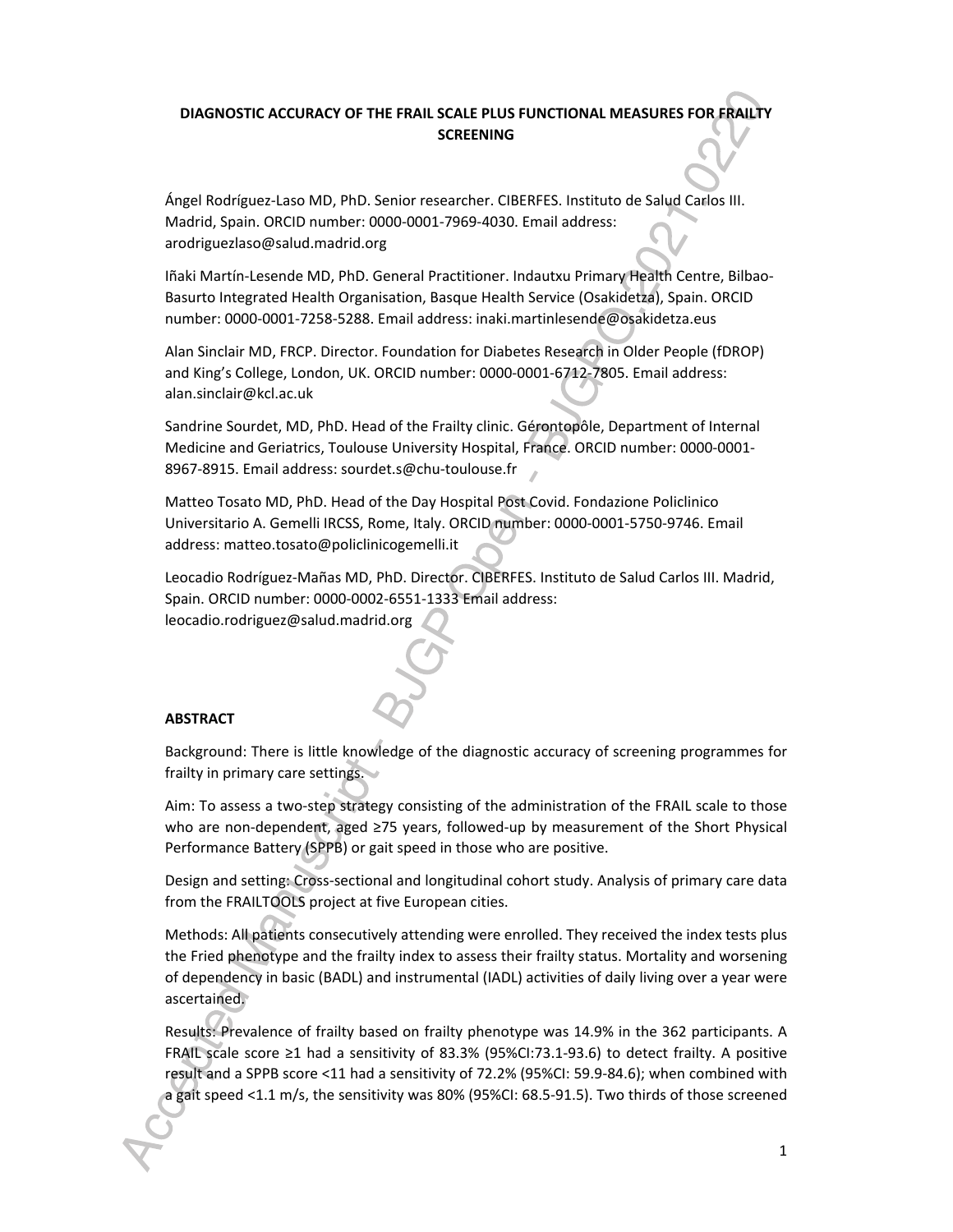as positive were not frail. In the best scenario, sensitivities of this last combination to detect IADL and BADL worsening were 69.4% (95%CI: 59.4-79.4) and 63.6% (95%CI: 53.4-73.9).

Conclusion: Combining the FRAIL scale with other functional measures offers an acceptable screening approach for frailty. Accurate prediction of worsening dependency and death need to be confirmed through the piloting of a frailty screening programme.

Keywords: Primary care, frailty, frailty phenotype, screening.

## **HOW THIS FITS IN**

Busy primary care clinicians need a quick and easy to administer tool for frailty screening in older patients, whose positive results may ideally be confirmed with functional performance measures.

There is no information on the diagnostic accuracy of such a strategy in primary care.

The administration of the FRAIL scale plus the SPPB or the measurement of gait speed to nondependent aged ≥70 individuals has a good sensitivity to detect frailty, with an acceptable rate of false positives.

Results suggest that it can also predict worsening of dependency in a one-year period.

## **INTRODUCTION**

Frailty in older people is a progressive age-related decline in physiological systems resulting in decreased reserves of intrinsic capacity, extreme vulnerability to stressors and increased risk of adverse health outcomes (1). Screening for this very common condition (35% of patients 70 years or older attending primary care in Europe) (2) allows early detection and intervention before consequences occur, such as disability, which is much more difficult to reverse. There is evidence on the validity, reliability, and feasibility of several tools to perform the screening and on the efficacy of interventions to reverse frailty, mainly multicomponent exercise (3).

Several countries and regions have deployed screening programmes in primary care with different instruments that generate variable workloads for primary care teams (3,4). The usual limitation of attention time in these practices combined with possible limitations to face-to-face contact like those brought about by the COVID-19 pandemic, suggest the need for a screening instrument that can be administered quickly and on the phone. The FRAIL scale (5) meets these requirements and could be combined with performance tests, such as the SPPB (6) or the measurement of gait speed to confirm positive results. These are tools recommended by the ADVANTAGE Joint Action (3).

To our knowledge there is no published evidence on the diagnostic accuracy of this strategy for frailty, worsening of dependency or death screening. The objective of this study was to evaluate its sensitivity, specificity and predictive values. Different cut-offs for the three instruments were explored.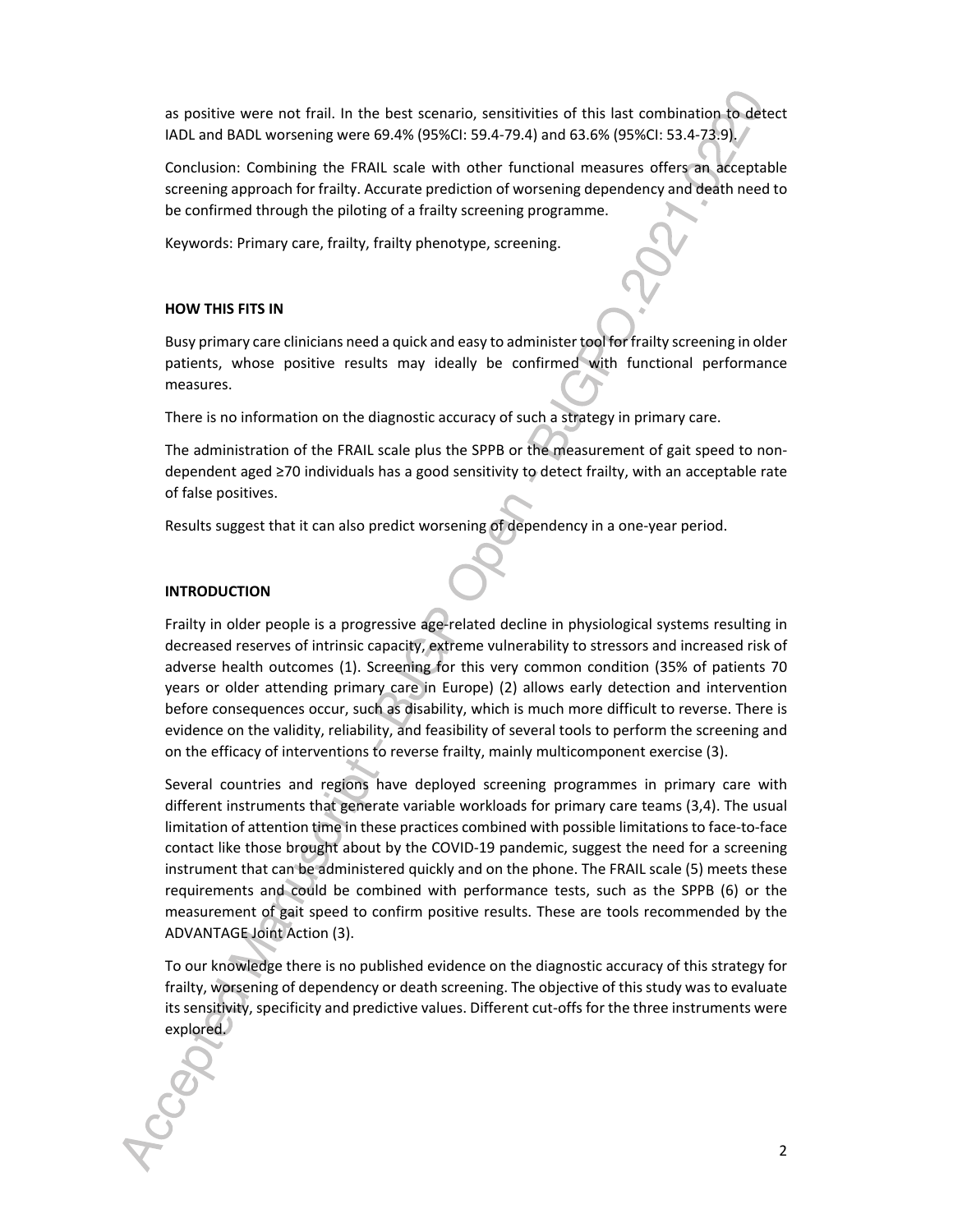#### **METHODS**

This paper adheres to the STARD guidelines for reporting diagnostic accuracy studies (7).

The design and rationale of the FRAILTOOLS project have been previously published in more detail (8). It was an observational, prospective and longitudinal study planned to explore the diagnostic accuracy of several frailty instruments. It enrolled consecutively 1,440 adults (aged 75+ years) from primary care clinics, geriatric medicine services and nursing homes from France (Toulouse), Italy (Rome), Poland (Cracow), Spain (Getafe) and United Kingdom (Birmingham). Exclusion criteria were: a Mini-Mental State Examination ≤20 points, a terminal illness (life expectancy ≤6 months), and a Barthel Index <90. Variables were collected at baseline in 2016 and at 6, 12 and 18-months follow-up. This paper is limited to the 381 primary care patients and their one-year follow-up. The first five patients with no exclusion criteria attending primary care practices each morning were selected. These practices were mainly those that volunteered to participate among those that referred patients to the principal investigators' affiliation hospitals.

Information on age, gender, multimorbidity (9) and several frailty instruments was collected at baseline. This paper focuses on:

The Frailty phenotype (FP)(10) constitutes one of our reference standards because of its general acceptance as a measure of frailty (3). It consists of three self-reported components (exhaustion, physical activity and weight loss), and two objective measures (grip strength and gait speed). Exhaustion was considered present when the respondent answered at least 3 to 4 days during the last week to any of the following two questions from the CES-D scale (11): 'I felt that anything I did was a big effort' and 'I felt that I could not keep on doing things'. The physical activity item was considered present when men referred fewer than 2.5 hours walking per week (equivalent to <383 kcal) and women fewer than 2 hours (<270 kcal) usually. The weight loss item was considered positive if there was an unintentional loss of at least 4.5 kg in a year. Grip strength was as the best of three trials with a Jamar hydraulic dynamometer in the dominant hand. Gait speed was measured as the best of two trials at usual pace in a 4.5-meter distance from a standing position without using assisting devices. Both items were considered positive when the individual was in the worst quintile of strata of gender and body mass index for grip strength and gender and height for gait speed (12). A patient was considered frail if ≥3 criteria were positive, even if the rest of the items were not measured. No imputation of missing items was performed.

The 35-item Frailty Index (FI-35) was our second reference standard because it belongs to the second recognized conceptualization of frailty as an accumulation of deficits (13). It was calculated as the proportion of a list of health deficits (i.e., symptoms, signs, chronic diseases, disability, and laboratory abnormalities) the patient suffered from (14) obtained from medical records, self-reported or measured at the patient's evaluation. The cut-off used to identify frailty was set to ≥0.25 (15). According to the original protocol, the FI-35 allowed a missingness up to 20% of items to calculate the score and be able to classify the patient as frail.

The FRAIL scale, one of our index tests, comprises five self-reported items: Fatigue, Resistance, Ambulation, Illness and Loss of weight (5). Although the recommended cut-off is three or more, this paper also explores lower ones. Any individual with any item lost was excluded from analyses.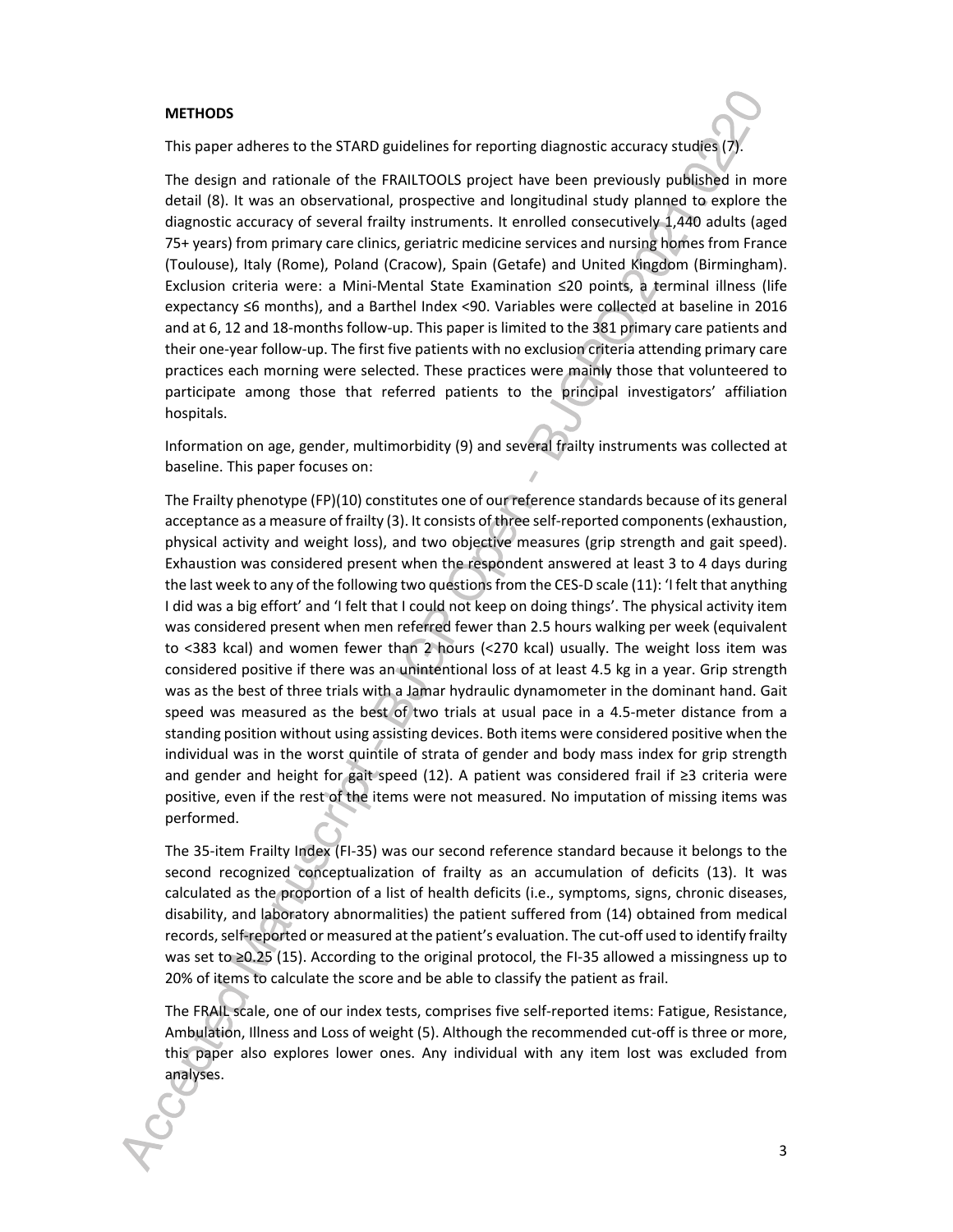Two performance measures, our two other index tests, were administered: the SPPB (6), which is a scale that ranges from 0 to 12 and combines three tests, gait speed, time to perform five chair stands and balance assessment (in three positions: feet together, semitandem and tandem); and gait speed (measured like the frailty phenotype's item).

For assessing predictive validity, the following frailty adverse outcomes were employed: 1) Instrumental (IADL) and basic (BADL) activities of daily living dependency worsening at followup, which were defined as a loss of one point in the Lawton & Brody (16) or a loss  $\geq$  5 points in the Barthel (17) indexes, respectively. 2) Death, which was ascertained through phone calls to arrange follow-up visits at 6 and 12 months and, when no answer was obtained, hospital registries (plus the death registry of the Ministry of Health in Spain).

All members of the research health care team (nurses/ geriatricians) of all countries received the same training on the administration of the scales (8). All participants gave informed, written consent.

#### **Statistical analysis**

Description of variables was carried out with medians and interquartile ranges (IQR) or absolute and relative frequencies. Sensitivity, specificity and percentage of positives who are not frail (false positives, understood as the complementary of the positive predictive value, not of the specificity) for frailty defined by the FP and the FI-35, and the three adverse outcomes were calculated for different thresholds of the FRAIL scale, and for different scores of the SPPB and increments of 0.1 m/s of gait speed in individuals with a FRAIL score ≥1.

The R package version 4.0.2 was used for all analyses (18).

#### **RESULTS**

Out of the 381 primary care patients, 19 did not provide information on the index tests or frailty measures. They were more women, although the difference with participants was not statistically significant ( $p=0.407$ ). There were no differences in age ( $p=0.49$ ), Charlson index (p=0.323), nor Lawton-Brody (p=0.437) and Barthel (p=0.326) indexes. The final sample size for the diagnostic accuracy of frailty was 362.

Characteristics of the sample for analyses are presented in Table 1. Median age was 79 years (interquartile range-IQR-: 5) and 58.8% were women. Three cities (Getafe, Toulouse and Rome) contributed 79.2% of the sample. Although the Charlson index was high (median: 4; IQR: 1), dependency at baseline was infrequent, but around 17% acquired it after a year (loss to followup for this variable amounted to 24%). The prevalence of frailty was 14.9% (95% confidence interval -95%CI-: 11.2-18.6) and 15.2% (95CI%: 11.5-18.9) according to the FP and the FI-35, respectively. Median SPPB score and gait speed were 10 and 1 m/s, respectively. Deaths were an extremely infrequent outcome, although missing information was the highest for this variable.

Table 2 presents the prevalence and diagnostic accuracy of the FRAIL scale for three cut-off points. The traditional cut-off point (≥3) had a very low sensitivity for detecting frailty according to the FP (37%; 95%CI: 23.7-50.3). Decreasing the cut-off by one point rendered a higher sensitivity of 66.7% (95%CI: 53.7-79.7). Scoring any item of the FRAIL scale had a sensitivity of 83.3% (95%CI: 73.1-93.6). Indicators were slightly worse for frailty operationalized as the FI-35.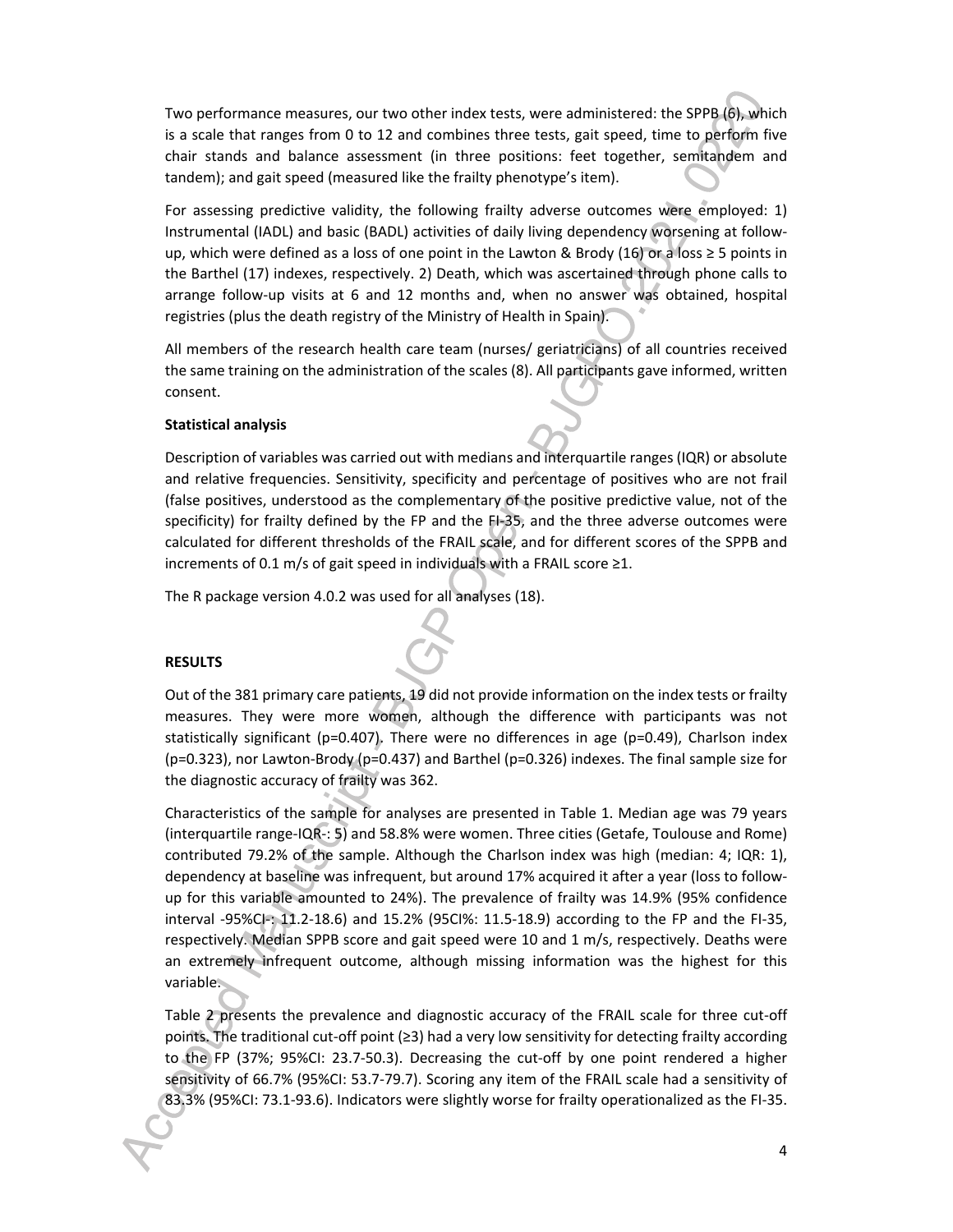A 42.3% (95%CI: 37.2-47.4) of the sample scored at least one item of the FRAIL scale and therefore would be offered to be screened with the performance tests.

Table 3 presents the prevalence and diagnostic accuracy of the different scores of the SPPB among those with a score in the FRAIL scale ≥1. Percentages are referred to the whole sample, not only those with a FRAIL score >=1. A cut-off score of 10 yielded a sensitivity of 68.5% (95%CI: 55.7-81.3) to detect frailty operationalized with the FP. Rising the cut-off by one point increased the sensitivity to 72.2% (95%CI: 59.9-84.6) at the cost of increasing the proportion of false positives from 58.4% (95%CI: 48-68.9) to 66.7% (95%CI: 58-75.3). When the condition to be screened was defined as frailty according to the FI-35, the cut-off to obtain a similar sensitivity was <12. Using a cut-off of <11, 32.3% (95%CI: 27.5-37.2) of the total eligible population would be referred to a multidimensional evaluation.

Table 4 presents the same structure than Table 3 but referred to different gait speeds. Sample size was smaller (342) because in some cases gait speed was ascertained for the SPPB scoring but was not recorded in m/s. A FRAIL score of  $\geq 1$  plus a gait speed <0.8 m/s showed a sensitivity for frailty of only 52% (95%CI: 37.7-66.3) for the FP and 34.7% (95%CI: 20.9-48.5) for the FI-35. Sensitivity reached 74% at a cut-off <1 m/s and got higher at the expense of a little increase of false positives at <1.1 m/s (sensitivity: 80% -95%CI: 68.5-91.5; false positives: 67.7% -95%CI: 59.4-76.1). A 36.3% (95%CI: 31.1-41.4) of the sample walked at this speed. A cut-off of <1.2 m/s increased sensitivity and false positives by 2%. For the FI-35, starting from <1 m/s increments in sensitivity and false positives were parallel.

Out of the 362 individuals in the cross-sectional analyses, 87 could not be assessed for their final dependency status, rendering a sample size of 275. Compared with those assessed, those lost were one year older (p= 0.037). Their Charlson (p= 0.124), Lawton and Brody (p=0.319) and Barthel (p=0.735) basal indexes were similar, but frailty according to the FP was more common (21% vs 13%, p= 0.049) and the average number of positive items of FRAIL scale mildly higher (0.23) (p=0.059).

A score of the FRAIL scale ≥1 had a sensitivity of 52.2% (95%CI: 37.2-67.2) and 46.8% (95%CI: 32- 61.6) to detect a one-year worsening of BADLs and IADLs, respectively. Combining it with the SPPB or gait speed, sensitivities would get even lower.

We performed sensitivity analysis by handling missing data in the worsening dependency variables by the best-case imputation, where missing cases were considered to have worsened their dependency if their FRAIL scale score was greater than 0 at baseline, and not worsened their dependence if their FRAIL scale score was 0. Under this assumption, FRAIL score≥1 sensitivities increased to 76.1% (95%CI: 67.2-85) for BADL and 73.1% (95%CI: 63.9-82.3) for IADL. A FRAIL score≥1 plus SPPB<11 had a sensitivity of 60.9% (95%CI: 50.7-71) and false positives of 52.1% (95%CI:43-61.3) to predict worsening of BADL and of 59.1% (95%CI:49-69.3) and 53% (95%CI:43.8-62.2) to predict worsening of IADL. A FRAIL score≥1 plus gait speed<1.1 had a sensitivity of 63.6% (95%CI: 53.4-73.9) and false positives of 54.8% (95%CI: 46-63.7) to predict worsening of BADL and of 69.4% (95%CI: 59.4-79.4) and 52.4% (95%CI:43.5-61.3) to predict worsening of IADL. Tables S1 and S2 present results for other cut-offs.

Death could not be ascertained in 107 people of the cross-sectional sample, what left a sample size for the diagnostic accuracy of mortality of 255 individuals. Two deaths occurred during the follow-up, both with a FRAIL score of 1, SPPB scores of 6 and 9, and gait speeds of 0.79 m/s and 0.67 m/s, respectively. That means that the sensitivity for death of a FRAIL score≥1 and SPPB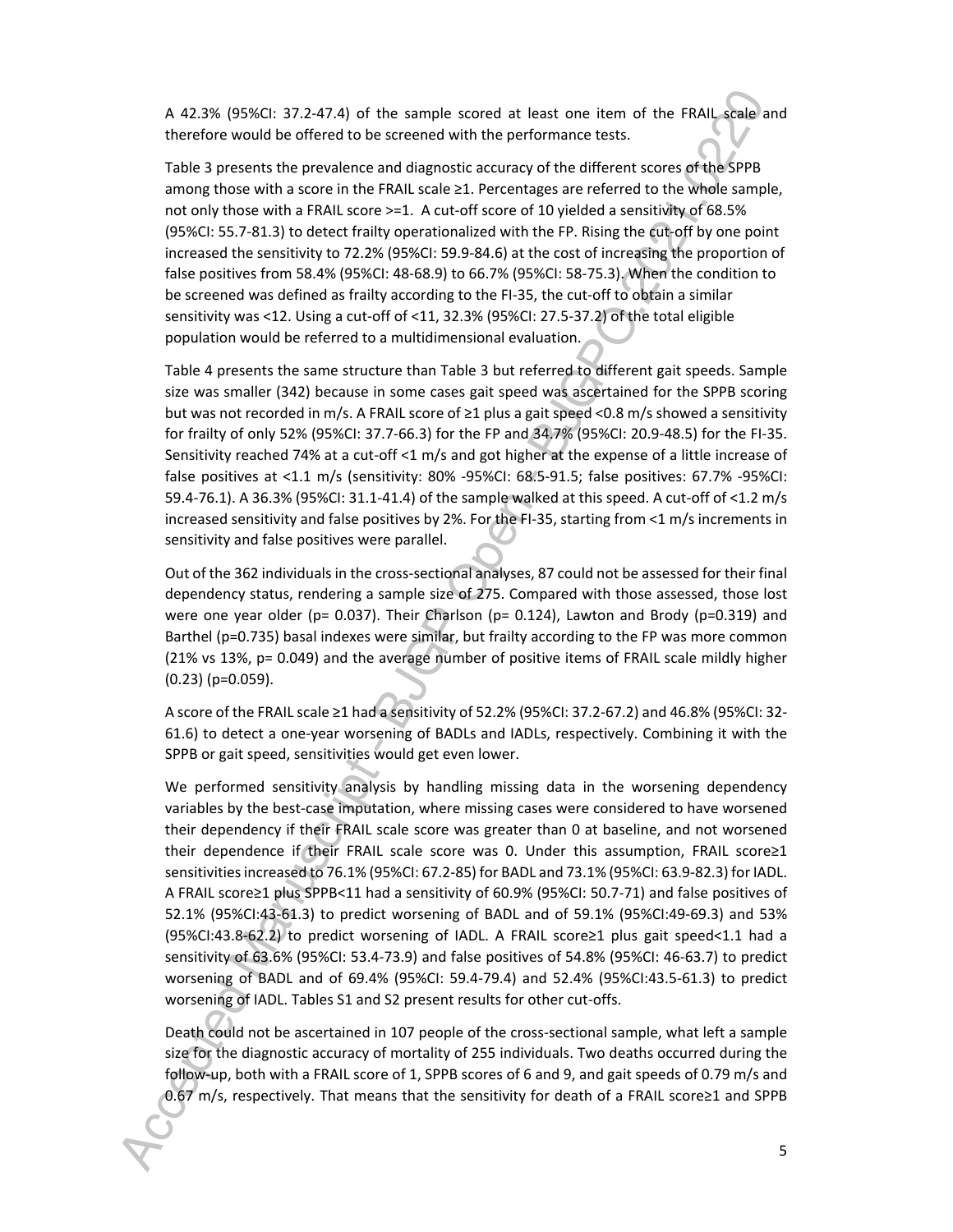<11 or any of the proposed cut-offs for gait speed was 100%. Nevertheless, a 97.2% (95%CI: 93.3-100) of those considered positive under the former criteria did not die.

#### **DISCUSSION**

#### **Summary**

This paper shows that a strategy that screens all non-dependent adults  $\geq 70$  years old in primary care with the FRAIL scale and follows up positive results with the SPPB or measurement of gait speed has a reasonable diagnostic accuracy for frailty detection when the following thresholds are applied: a positive answer to any of the items of the FRAIL scale (instead of the recommended cut-off of ≥3 items), plus an SPPB score<11 or gait speed <1.1 m/s (instead of the usual threshold of 0.8 m/s). Our results suggest that this strategy may also predict those who worsen their dependency level in one-year time, although cautiousness in the interpretation is warranted because of losses to follow-up.

#### **Strengths and limitations**

Our paper has the strength of presenting the accuracy results of a non-previously tested frailty screening strategy carried out in a multi-country sample of primary care patients. Its main limitation is loss to follow-up, which did not allow us to obtain conclusive results on prediction of dependency worsening because of the discrepancies in results when non-imputing and imputing by the best-case approach. We know that lost to follow-up individuals were older and marginally frailer, what limits our capacity of generalizing our results to all eligible users. We believe most of them probably dropped out from the study because of tiredness and loss of motivation due the long administration time to perform the full frailty assessment in FRAILTOOLS with seven instruments. Another limitation is a short follow-up to detect deaths, but extending analyses to 18 months, as stablished in the FRAILTOOLS protocol, would have increased missingness.

#### **Comparison with existing literature**

Our results of the sensitivity of the FRAIL scale are in the low range of those published. Ambagtsheer et al (19) in primary care patients 75 years or older of Southern Australia have reported a sensitivity of 30% (95%CI: 16.6-46.5) and 19.8% (95%CI:12.9-28.5) for the FP and the FI, respectively, with a cut-off of ≥3. In Eastern China, sensitivity results for the FP in community dwellers 60 years or older were 52.2% for a score ≥3, 87% for a score ≥2 and 97.8% for a score ≥1 (20). Similar results to the Chinese ones were reported by Thompson et al (21) for the FP in community dwellers from the Northwest of Australia aged 65 years or older. In relation to prediction of disability worsening, Si et al (22) in community dwellers 60 years or older from a Chinese city found a sensitivity of a score of the FRAIL scale ≥3 at a one-year follow-up of 11.7% for BADL and 9.9% for IADL. They did not offered results for lower cut-off points.

Although the SPPB has been used for screening in primary care (23), we have not found data about its ability to detect frailty nor adverse outcomes in this level of attention. Ambagtsheer et al (19) also studied the diagnostic accuracy of gait speed ≤0.8m/s (at four-meter distance). Sensitivity against the FP and the FI was 70.0% (95%CI=53.5–83.4) and 47.8% (95%CI=38.2– 57.4), respectively, and specificity 77.1% (95%CI=70.5–82.9) and 84.6% (95%CI=76.8–90.6). Our sensitivities are lower and specificities higher because we added the requirement of having a positive answer in any of the items of the FRAIL scale.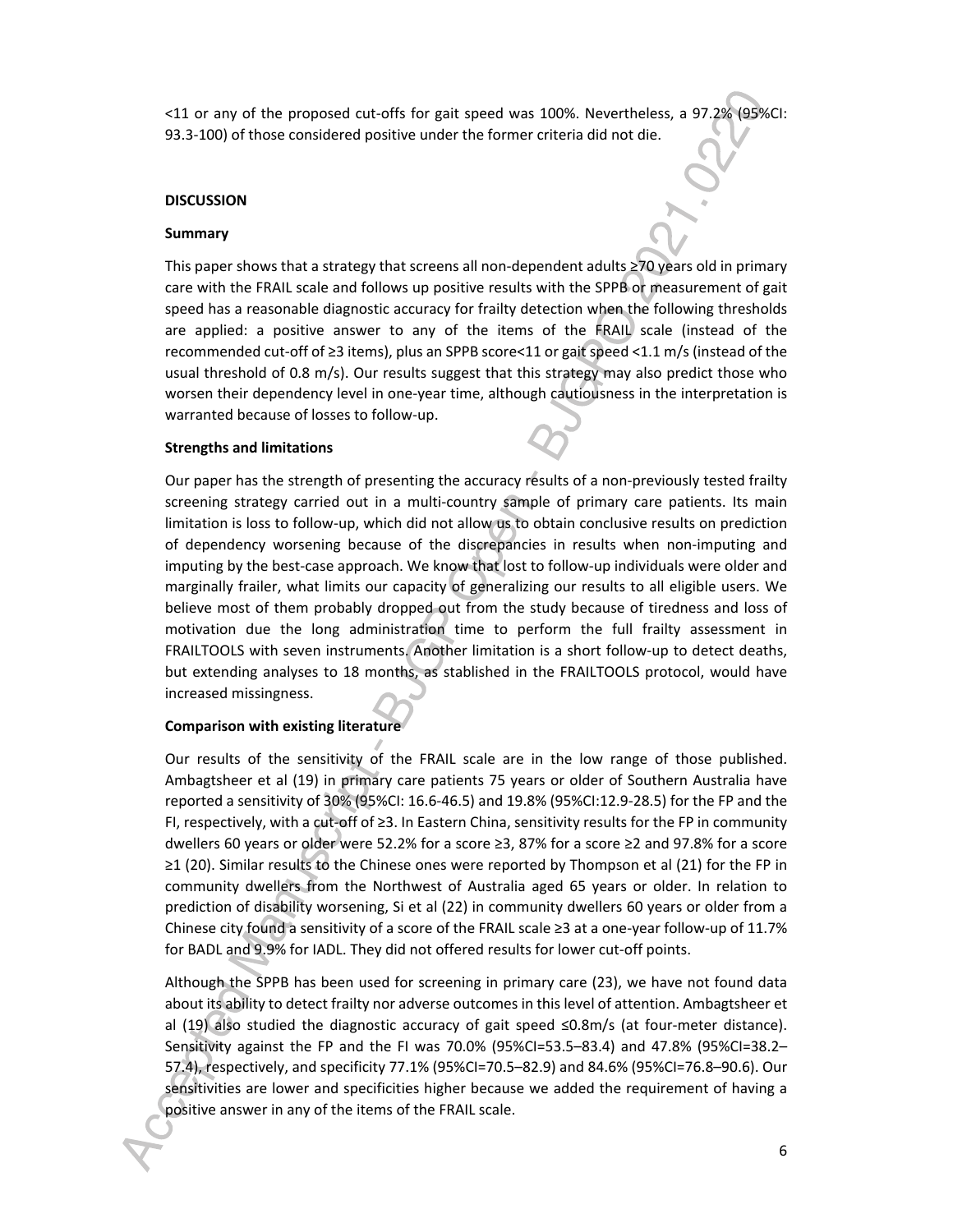#### **Implications for research and/or practice**

The use of the FRAIL scale as a screening tool for frailty has many advantages for busy primary care clinics: It has a short administration time (less than a minute and a half in most cases) (24), requires little training or instruction for the assessor, and can be delivered over the phone. We recommend using it in the context of the algorithm we present in Figure 1. Although our results were limited to individuals 75 years old and over, we adhere to existing recommendations (3,4) and consider all individuals 70+ years old. Any positive answer to the items of the FRAIL scale over the phone in a non-dependent patient should elicit an in-person consultation where either the SPPB or gait speed would be measured. We predict that less than half of the screened population will require to be referred to functional assessment, what will certainly reduce primary care teams' workload compared with the assessment of all individuals with functional measures (as recommended in other screening programmes) (25). Positive results in functional assessments should be confirmed through a Comprehensive Geriatric Assessment (CGA) carried out in the primary or secondary level of attention, something that will be required by around a third of the eligible population. The CGA should encompass the prescription of a multicomponent exercise intervention in confirmed cases (3). We suggest here the cut-offs that we consider acceptable considering the sensitivity, proportion of false positives and workload that they would produce. These decisions should be tempered by the resources available to carry out functional measurements and CGAs.

To increase certainty on the ability of this strategy to predict death and dependency worsening, a pilot program with usual primary care users followed for a longer period is warranted.

NHS England opted for detecting frailty in primary care following the accumulation of deficits paradigm using electronic medical records (26). This would be equivalent in our study to just administering the FI-35 to the whole sample. This is not a screening strategy, but a diagnostic one, because all cases according to this definition of frailty would be detected. Curiously enough, NHS England states nevertheless that 'confirmation of frailty in an individual should be undertaken using a validated tool such as [the] Gait Speed Test' (https://www.england.nhs.uk/ourwork/clinical-policy/older-people/frailty/frailty-riskidentification/). Or, in another document (26): 'a clinician from the primary care team should verify the frailty diagnosis by direct assessment using the Clinical Frailty Scale (CFS) [appendix one] or similar validated tool'. Both instruments are considered screening tests for frailty, not diagnostic tools (3). In any case, the frailty phenotype and index approaches have different purposes and are to be considered complementary in the evaluation of the older person (27). One of their main differences is that the frailty index includes diseases, disability and dependency items, while the frailty phenotype was conceived as a measure of a condition that usually precedes disability and because of that it is based on assessing performance-based tasks which are different from disability. We have shown that our algorithm is more sensitive to detect frailty according to the frailty phenotype rather than the frailty index, and therefore more suitable to identify patients at risk of developing disability.

Funding: This work was supported by the European Commission Directorate General for Health and Consumer Affairs (DG SANTE)-Third Health Programme. Funding Health Initiatives (2014– 2020).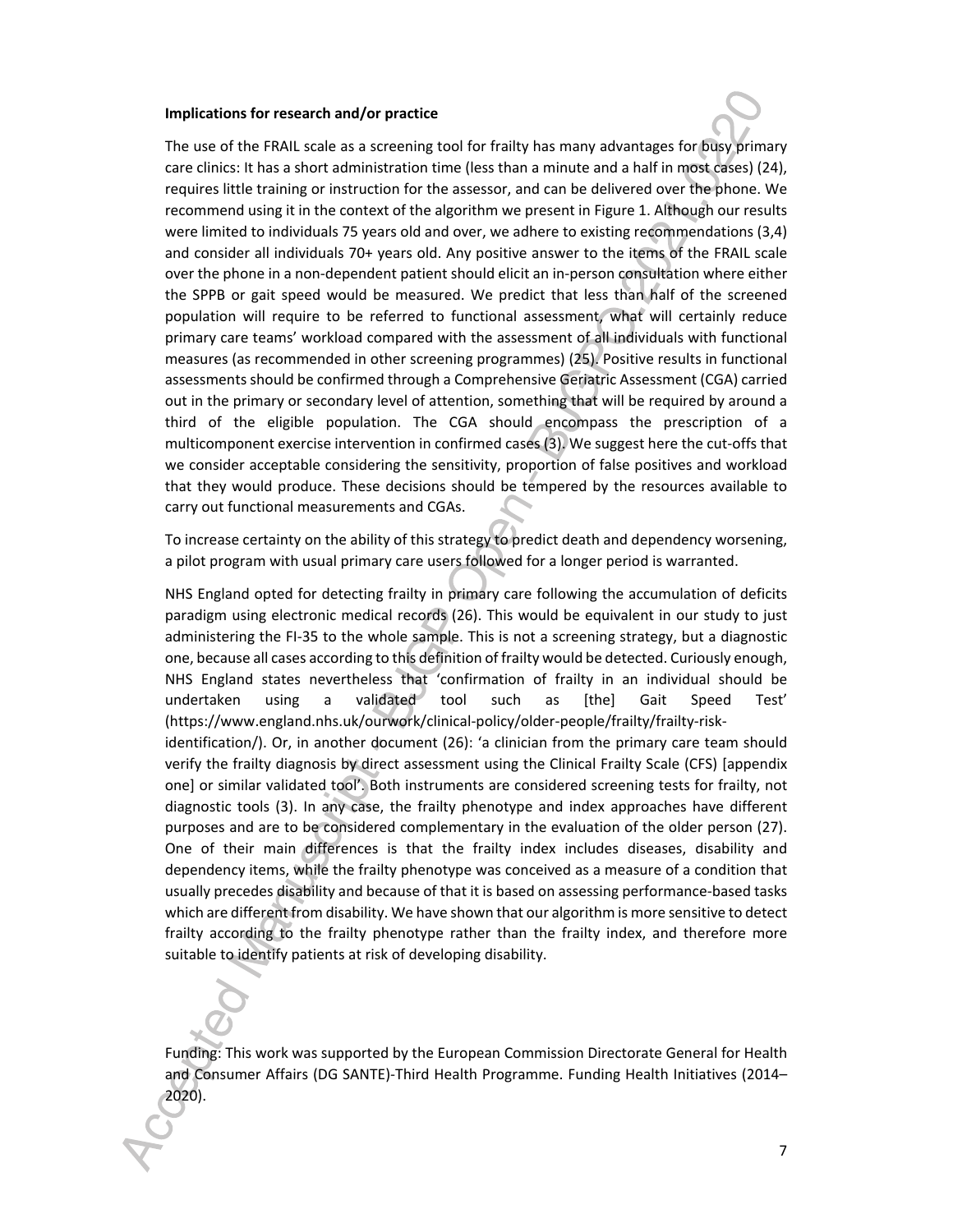The study was approved by the ethics committee of each participating centre.

The Comprehensive validation of frailty assessment tools in older adults in different clinical and social settings (FRAILTOOLS) project was registered at http://www.clinicaltrials.org (NCT02637518; date of registration: 12/18/2015).

The authors declare non-competing interests.

Acknowledgements to all patients who provided information for this study

#### **REFERENCES**

1. World Health Organization. World report on ageing and health. Luxembourg 2015. http://apps.who.int/iris/bitstream/10665/186463/1/9789240694811\_eng.pdf?ua=1. Accessed on March 9, 2021

2. O'Caoimh R, Galluzzo L, Rodriguez-Laso A, Van der Heyden J, Hylen Ranhoff A, Lamprini-Koula M, et al. Prevalence of frailty at population level in European ADVANTAGE Joint Action Member States: a systematic review and meta-analysis. Ann Ist Super Sanita 2018; 54: 228-240. doi: 10.4415/ANN\_18\_03\_10

3. Rodríguez-Laso A, Caballero Mora MA, García Sánchez I, Alonso Bouzón C, Rodríguez Mañas L, et al. Updated state of the art report on the prevention and management of frailty. 2019. https://advantageja.eu/index.php?option=com\_content&view=article&layout=edit&id=321%2 2. Accessed on July 13, 2021

4. Rodríguez-Laso A, O'Caoimh R, Galluzzo L, Carcaillon-Bentata L, Beltzer N, Macijauskiene J, et al. Population screening, monitoring and surveillance for frailty: three systematic reviews and a grey literature review. Ann Ist Super Sanità 2018; 54: 253-262. doi: 10.4415/ANN\_18\_03\_13

5. Morley JE, Malstrom TK, Miller DK. A simple frailty questionnaire (FRAIL) predicts outcomes in middle aged African Americans. J Nutr Health Aging 2012; 16: 601–608. doi: 10.1007/s12603- 012-0084-2

6. Guralnik JM, Simonsick EM, Ferrucci L, Glynn RJ, Berkman LF, Blazer DG, et al. A short physical performance battery assessing lower extremity function: association with self-reported disability and prediction of mortality and nursing home admission. J Gerontol 1994; 49: M85–94 doi: 10.1093/geronj/49.2.m85

7. Cohen JF, Korevaar DA, Altman DG, Bruns DE, Gatsonis CA, Hooft L, et al. STARD 2015 guidelines for reporting diagnostic accuracy studies: explanation and elaboration. BMJ Open 2016; 6:e012799. doi:10.1136/bmjopen-2016-012799

8. Checa-López M, Oviedo-Briones M, Pardo-Gómez A, Gonzales-Turín J, Guevara-Guevara T, Carnicero JA, et al. FRAILTOOLS study protocol: a comprehensive validation of frailty assessment tools to screen and diagnose frailty in different clinical and social settings and to provide instruments for integrated care in older adults. BMC Geriatrics 2019; 19: 86. doi: 10.1186/s12877-019-1042-1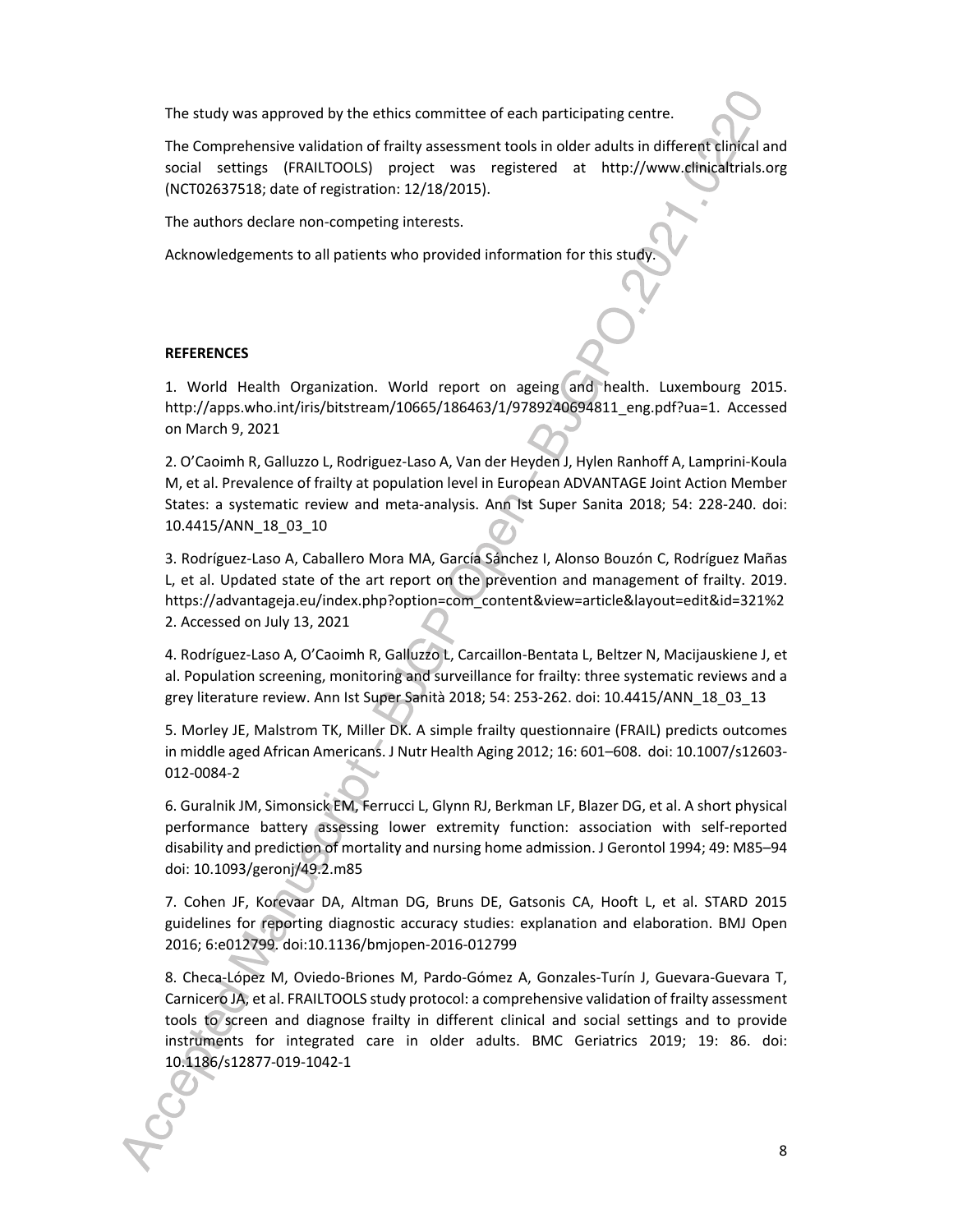9. Charlson ME, Pompei P, Ales KL, MacKenzie CR. A new method of classifying prognostic comorbidity in longitudinal studies: development and validation. J Chronic Dis 1987; 40: 373– 383. doi: 10.1016/0021-9681(87)90171-8

10. Fried LP, Tangen CM, Walston J, Newman AB, Hirsch C, Gottdiener J, et al. Frailty in older adults: evidence for a phenotype. J Gerontol A Biol Sci Med Sci 2001; 56: M146–56 doi: 10.1093/gerona/56.3.m146

11. Orme J, Reis J, Herz E. Factorial and discriminate validity of the Center for Epidemiological Studies depression (CES-D) scale. J Clin Psychol 1986;n42: 28-33. doi: 10.1002/1097- 4679(198601)42:1<28::aid-jclp2270420104>3.0.co;2-t

12. Hoogendijk EO, van Kan GA, Guyonnet S, Vellas B, Cesari M. Components of the frailty phenotype in relation to the Frailty Index: Results from the Toulouse Frailty Platform. J Am Med Dir Assoc 2015; 16: 855-859. doi:10.1016/j.jamda.2015.04.007

13. Mitnitski AB, Mogilner AJ, Rockwood K. Accumulation of deficits as a proxy measure of aging. The Scientific World 2001; 1: 323-336. doi: 10.1100/tsw.2001.58

14. Searle SD, Mitnitski A, Gahbauer EA, Gill TM, Rockwood K. A standard procedure for creating a frailty index. BMC Geriatr 2008; 8: 24. doi: 10.1186/1471-2318-8-24

15. Theou O, Rockwood MRH, Mitnitski A, Rockwood K. Disability and co-morbidity in relation to frailty: How much do they overlap? Arch Gerontol Geriatr 2012; 55: e1–e8. doi: 10.1016/j.archger.2012.03.001

16. Lawton MP, Brody EM. Assessment of Older People: Self-Maintaining and Instrumental Activities of Daily Living. Gerontologist 1969; 9: 179–86 doi: 10.1093/geront/9.3\_Part\_1.179

17. Mahoney FI, Barthel DW. Functional evaluation: the Barthel index. Md State Med J 1965; 14 :61–65

18. R Core Team 2020. R: A language and environment for statistical computing. R Foundation for Statistical Computing, Vienna, Austria. https://www.R-project.org/

19. Ambagtsheer RC, Visvanathan R, Dent E, Yu S, Schultz TJ, Beilby J. Commonly used screening instruments to identify frailty among community-dwelling older people in a general practice (Primary Care) setting: A study of diagnostic test accuracy. Gerontol A Biol Sci Med Sci 2020; 75: 1134–1142. doi:10.1093/gerona/glz260

20. Dong L, Qiao X, Tian X, Liu N, Jin Y, Si H, et al. Cross-cultural adaptation and validation of the FRAIL Scale in Chinese community-dwelling older adults. JAMDA 2018; 19: 12-17. doi: 10.1016/j.jamda.2017.06.011

21. Thompson MQ, Theou O, Tucker GR, Adams RJ, Visvanathan R. FRAIL scale: Predictive validity and diagnostic test accuracy. Australas J Ageing 2020; 39: e529–e536. doi: 10.1111/ajag.12829

22. Si H, Jin Y, Qiao X, Tian X, Liu X, Wang C. Predictive performance of 7 frailty instruments for short-term disability, falls and hospitalization among Chinese community-dwelling older adults: A prospective cohort study. Int J Nurs Stud 2021; 117: 103875. doi: 10.1016/j.ijnurstu.2021.103875

23. Bandinelli S, Lauretani F, Boscherini V, Gandi F, Pozzi M, Corsi AM, et al. A randomized, controlled trial of disability prevention in frail older patients screened in primary care: the FRASI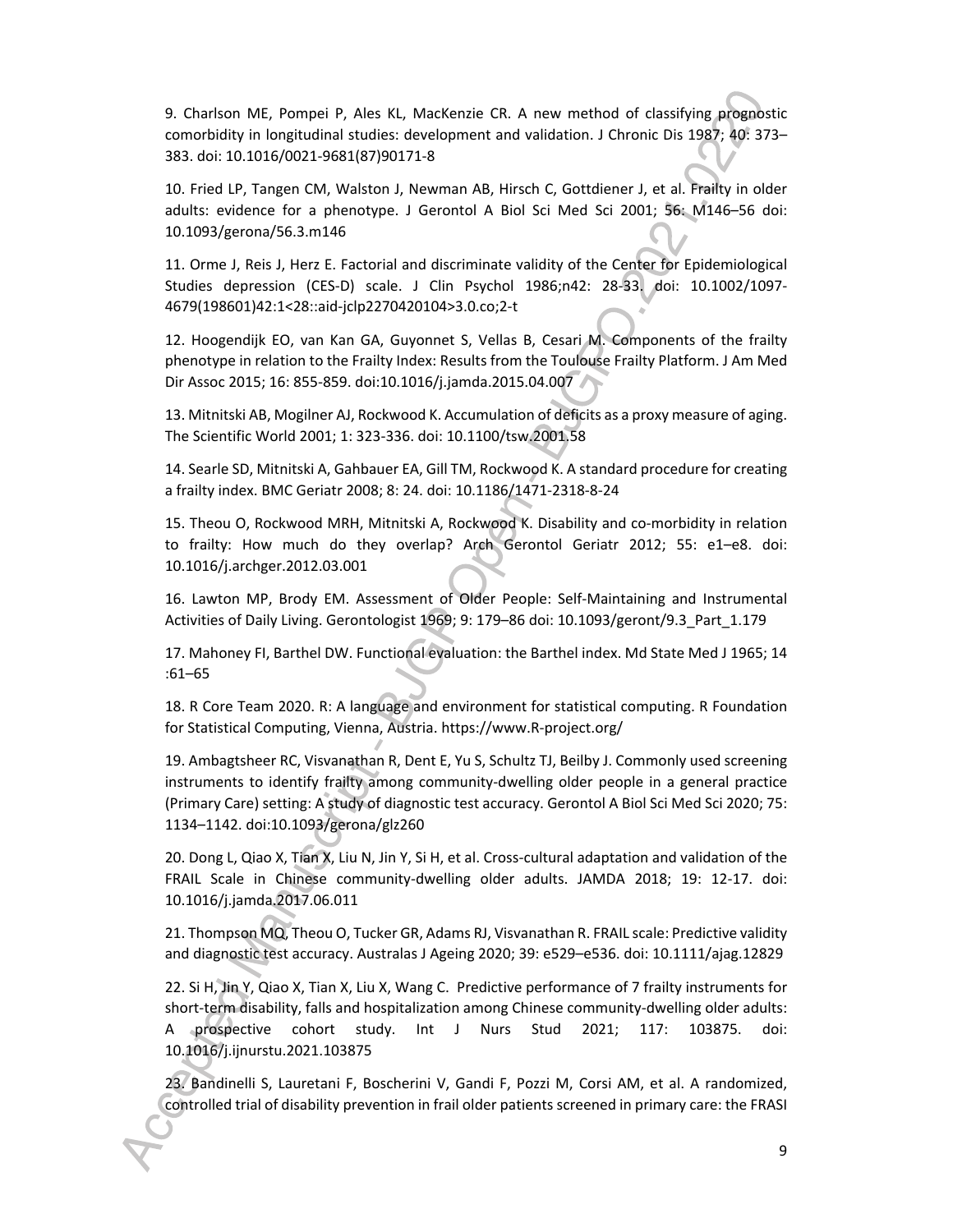Study. Design and baseline evaluation. Aging Clin Exp Res 2006; 18: 359–366. doi:10.1007/BF03324831

24. Oviedo-Briones M, Rodríguez Laso A, Carnicero JA, Cesari M, Grodzicki T, Gryglewska B, et al. A comparison of frailty assessment instruments in different clinical and social care settings: The Frailtools Project. JAMDA 2021; 607: e7-e607.e12. doi: 10.1016/j.jamda.2020.09.024

25. Ministry of Health of Spain. Consensus document on frailty and falls prevention among the elderly. The prevention and health promotion strategy of the Spanish NHS. Madrid 2014. Available at:

https://www.msssi.gob.es/profesionales/saludPublica/prevPromocion/Estrategia/docs/Frailty andfalls\_Elderly.pdf [Last access: 13/12/2017]

26. NHS England/LTC Team 2017. Toolkit for General Practice in Supporting Older People Living With Frailty. Available at: https://www.england.nhs.uk/publication/toolkit-for-general-practicein-supporting-older-people-living-with-frailty/. [Last access: 14/12/2021]

27. Cesari M, Gambassi G, van Kan GA, Vellas B. The frailty phenotype and the frailty index: different instruments for different purposes, Age & Ageing 2014; 43: 10–12. doi: 10.1093/ageing/aft160

Accepted Manuscript . But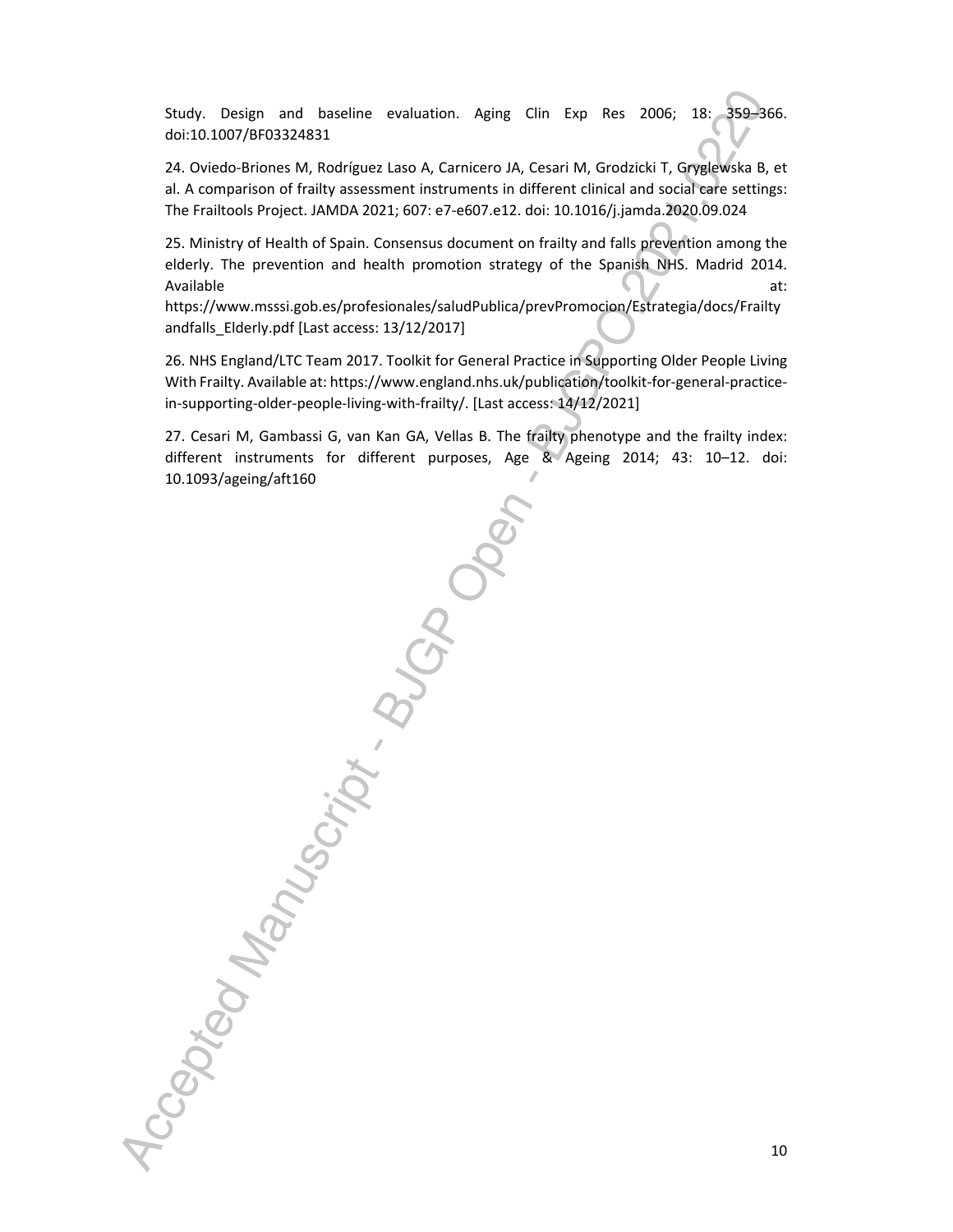|                                       |                   | Median (IQR)/    |
|---------------------------------------|-------------------|------------------|
|                                       |                   | Count            |
|                                       |                   | (percentage)     |
| Age                                   |                   | 79(5)            |
| Women                                 |                   | 213 (58.8)       |
| City                                  | Getafe (Spain)    | 116 (32)         |
|                                       | Toulouse (France) | 93 (25.7)        |
|                                       | Rome (Italy)      | 78 (21.5)        |
|                                       | Cracow (Poland)   | 48 (13.3)        |
|                                       | Birmingham (UK)   | 27 (7.5)         |
| Charlson index                        |                   | 4(1)             |
| <b>Barthel index</b>                  |                   | 100(5)           |
| Lawton index                          |                   | 8(1)             |
| Frail according to frailty phenotype* |                   | 54 (14.9)        |
| Frail or prefrail according to        |                   | 276 (76.2)       |
| frailty phenotype*                    | Missing           | 4(1.1)           |
|                                       | 0                 | 82 (22.7)        |
|                                       | 1                 | 112 (30.9)       |
| Number of items of the frailty        | 2                 | 104 (28.7)       |
| phenotype*                            | 3                 | 33(9.1)          |
|                                       | 4                 | 17(4.7)          |
|                                       | 5                 | 1(0.3)           |
|                                       | Missing           | 13 (3.6)         |
| Frailty index                         |                   | 16.2 (10.3)      |
| Frail according to frailty index      |                   | 55 (15.2)        |
|                                       | 0                 | 209 (57.7)       |
|                                       | 1                 | 85 (23.5)        |
| Number of items of the FRAIL          | 2                 | 38 (10.5)        |
| scale                                 | 3                 | 25 (6.9)         |
|                                       | 4                 | 4(1.1)           |
|                                       | 5                 | 1(0.3)           |
| <b>SPPB</b>                           |                   | 10(2)            |
| Gait speed (m/s)                      |                   | 1(0.3)           |
|                                       | Missing           | 18(5)            |
| Worsening of dependence in            |                   | 46 (16.7% out of |
| basic activities of daily living      |                   | 275)             |
|                                       | Missing           | 87 (24)          |
| Worsening of dependence in            |                   | 47 (17.1% out of |
| instrumental activities of daily      |                   | 275)             |
| living                                | Missing           | 87 (24)          |
| Deaths                                |                   | 2 (0.8% out of   |
|                                       |                   | 255)             |
|                                       | Missing           | 107 (29.6)       |
|                                       |                   |                  |

**Table 1. Characteristics of the sample for the cross-sectional analysis (n=362)**

 $\mathcal{O}^*$ These numbers do not match because of the possibility of assigning an individual with missing items to the frail or frail+prefrail categories. IQR: Interquartile range. SPPB: Short Physical Performance Battery

**POCE**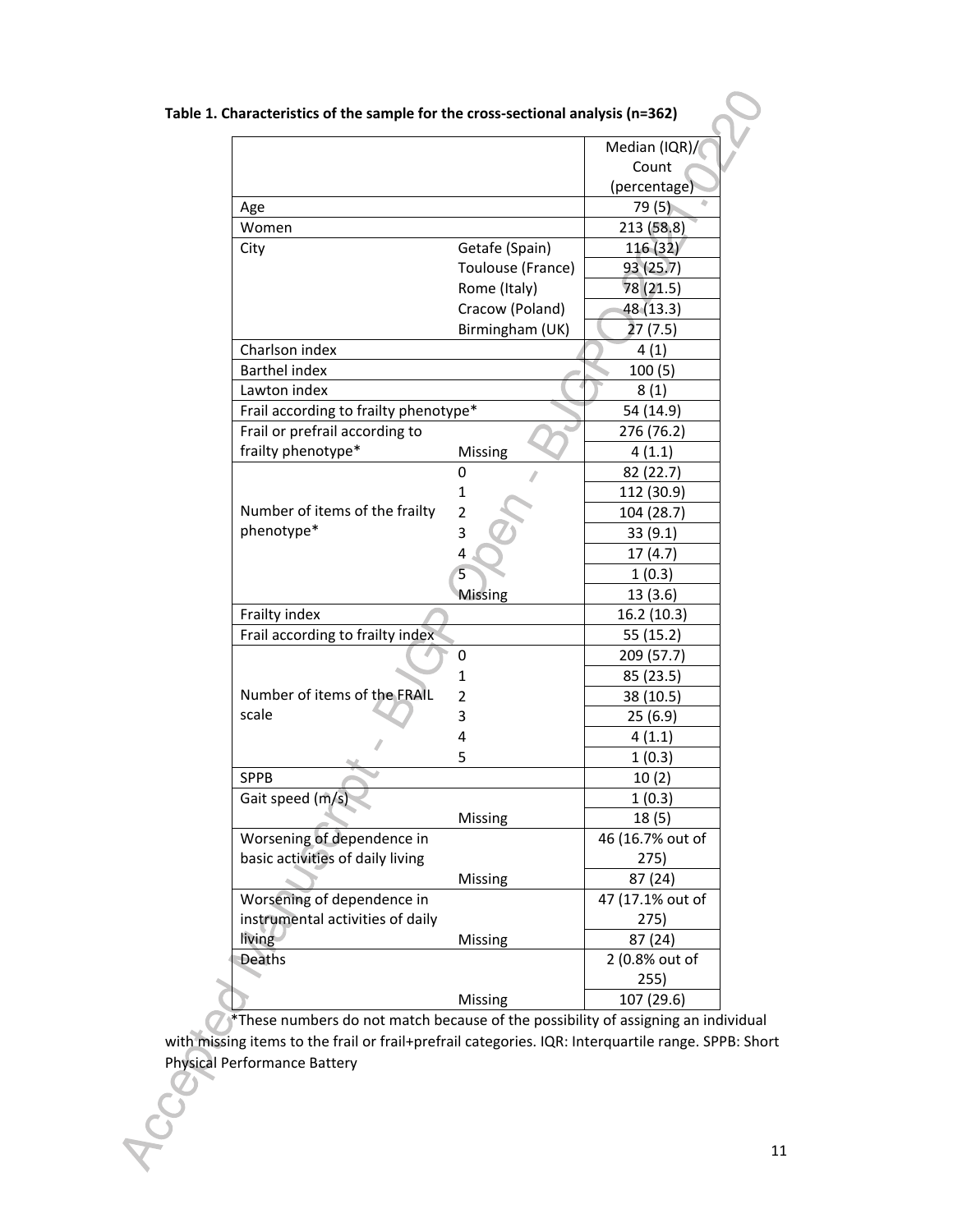| <b>FRAIL</b> | Prevalence     | Sensitivity     |                 | Specificity     |                 | % of positives who were |                 |
|--------------|----------------|-----------------|-----------------|-----------------|-----------------|-------------------------|-----------------|
| scale        | (95%           | (95% confidence |                 | (95% confidence |                 | not frail               |                 |
|              | confidence     | interval)       |                 | interval)       |                 | (95% confidence         |                 |
|              | interval)      |                 |                 |                 |                 | interval)               |                 |
|              |                | Fried's         | Frailty         | Fried's         | Frailty         | Fried's                 | Frailty         |
|              |                | phenotype       | index           | phenotype       | index           | phenotype               | index           |
| $\geq$ 3     | 8.3            | 37              | 23.6            | 96.8            | 94.5            | 33.3                    | 56.7            |
|              | $(5.4 - 11.1)$ | $(23.7 - 50.3)$ | $(12-35.2)$     | $(94.8 - 98.7)$ | (91.9-97)       | $(15.4 - 51.2)$         | $(37.8 - 75.5)$ |
| $\geq$ 2     | 18.8           | 66.7            | 40              | 89.6            | 85              | 47.1                    | 67.6            |
|              | (14.7-22.8)    | $(53.7 - 79.7)$ | (26.6-53.4)     | $(86.2 - 93)$   | $(81 - 89)$     | (34.9-59.2)             | $(56.2 - 79.1)$ |
| $\geq$ 1     | 42.3           | 83.3            | 74.5            | 64.9            | 63.5            | 70.6                    | 73.2            |
|              | (37.2-47.4)    | $(73.1 - 93.6)$ | $(62.7 - 86.4)$ | (59.6-70.3)     | $(58.1 - 68.9)$ | (63.3-77.9)             | $(66.1 - 80.3)$ |
|              |                |                 |                 |                 |                 |                         |                 |

| Table 2. Prevalence and diagnostic accuracy for frailty of different cut-offs of the FRAIL scale |  |
|--------------------------------------------------------------------------------------------------|--|
|--------------------------------------------------------------------------------------------------|--|

| Table 3. Prevalence and diagnostic accuracy for frailty of different SPPB scores in individuals |  |
|-------------------------------------------------------------------------------------------------|--|
| with a FRAIL score $\geq 1$                                                                     |  |

| <b>SPPB</b> | Prevalence      | Sensitivity     |                 | Specificity     |                 | % of positives who were |                 |
|-------------|-----------------|-----------------|-----------------|-----------------|-----------------|-------------------------|-----------------|
| score       | (95%            | (95% confidence |                 | (95% confidence |                 | not frail               |                 |
|             | confidence      | interval)       |                 | interval)       |                 | (95% confidence         |                 |
|             | interval)       |                 |                 |                 |                 | interval)               |                 |
|             |                 | Fried's         | Frailty         | Fried's         | Frailty         | Fried's                 | Frailty         |
|             |                 | phenotype       | index           | phenotype       | index           | phenotype               | index           |
| $\leq$ 1    | 0.6             | 3.7             | 3.6             | 100             | 100             | $\Omega$                | $\Omega$        |
|             | $(0-1.3)$       | $(0-8.9)$       | $(0-8.7)$       |                 |                 |                         |                 |
| $2$         | 0.8             | 5.6             | 3.6             | 100             | 99.7            | $\mathbf 0$             | 33.3            |
|             | $(0-1.8)$       | $(0-11.9)$      | $(0-8.7)$       |                 | $(99-100)$      |                         | $(0-100)$       |
| $3$         | 1.1             | 7.4             | 5.5             | 100             | 99.7            | $\mathbf 0$             | 25              |
|             | $(0-2.2)$       | $(0.2 - 14.6)$  | $(0-11.7)$      |                 | $(99-100)$      |                         | $(0-100)$       |
| <4          | 1.9             | 11.1            | 7.3             | 99.7            | 99              | 14.3                    | 42.9            |
|             | $(0.5 - 3.4)$   | $(2.5-19.8)$    | $(0.2 - 14.4)$  | $(99-100)$      | $(97.9 - 100)$  | $(0-49.2)$              | $(0-92.3)$      |
| $<$ 5       | 3               | 18.5            | 10.9            | 99.7            | 98.4            | 9.1                     | 45.5            |
|             | $(1.3-4.8)$     | $(7.8 - 29.2)$  | $(2.4 - 19.4)$  | $(99-100)$      | $(96.9 - 99.8)$ | $(0-29.3)$              | $(10.4 - 80.5)$ |
| <6          | 5.5             | 31.5            | 21.8            | 99              | 97.4            | 15                      | 40              |
|             | $(3.2 - 7.9)$   | $(18.7 - 44.3)$ | $(10.6 - 33.1)$ | $(97.9 - 100)$  | $(95.6 - 99.2)$ | $(0-32.1)$              | $(16.5 - 63.5)$ |
| $<$ 7       | 7.2             | 38.9            | 23.6            | 98.4            | 95.8            | 19.2                    | 50              |
|             | $(4.5-9.9)$     | $(25.5 - 52.3)$ | $(12-35.2)$     | $(97-99.8)$     | $(93.5-98)$     | $(3-35.5)$              | $(29.4 - 70.6)$ |
| < 8         | 10.2            | 46.3            | 30.9            | 96.1            | 93.5            | 32.4                    | 54.1            |
|             | $(7.1 - 13.4)$  | $(32.6 - 60)$   | $(18.3 - 43.5)$ | $(93.9 - 98.3)$ | $(90.7 - 96.3)$ | $(16.6 - 48.3)$         | $(37.2 - 70.9)$ |
| $\leq$ 9    | 15.7            | 55.6            | 40              | 91.2            | 88.6            | 47.4                    | 61.4            |
|             | $(12-19.5)$     | $(41.9 - 69.2)$ | $(26.6 - 53.4)$ | $(88.1 - 94.4)$ | $(85-92.2)$     | $(34-60.7)$             | $(48.4 - 74.4)$ |
| $<$ 10      | 24.6            | 68.5            | 56.4            | 83.1            | 81.1            | 58.4                    | 65.2            |
|             | $(20.1 - 29)$   | $(55.7 - 81.3)$ | $(42.8 - 69.9)$ | $(78.9 - 87.3)$ | $(76.7 - 85.5)$ | $(48-68.9)$             | $(55.1 - 75.3)$ |
| $11$        | 32.3            | 72.2            | 67.3            | 74.7            | 73.9            | 66.7                    | 68.4            |
|             | $(27.5 - 37.2)$ | $(59.9 - 84.6)$ | $(54.5 - 80.1)$ | $(69.8 - 79.6)$ | $(69-78.9)$     | $(58-75.3)$             | $(59.8 - 76.9)$ |
| <12         | 38.4            | 75.9            | 72.7            | 68.2            | 67.8            | 70.5                    | 71.2            |
|             | $(33.4 - 43.4)$ | $(64.1 - 87.7)$ | $(60.6 - 84.9)$ | $(63-73.4)$     | $(62.5 - 73)$   | $(62.8 - 78.2)$         | $(63.6 - 78.8)$ |

Percentages are referred to the total sample (n=363), not to individuals with a FRAIL score ≥1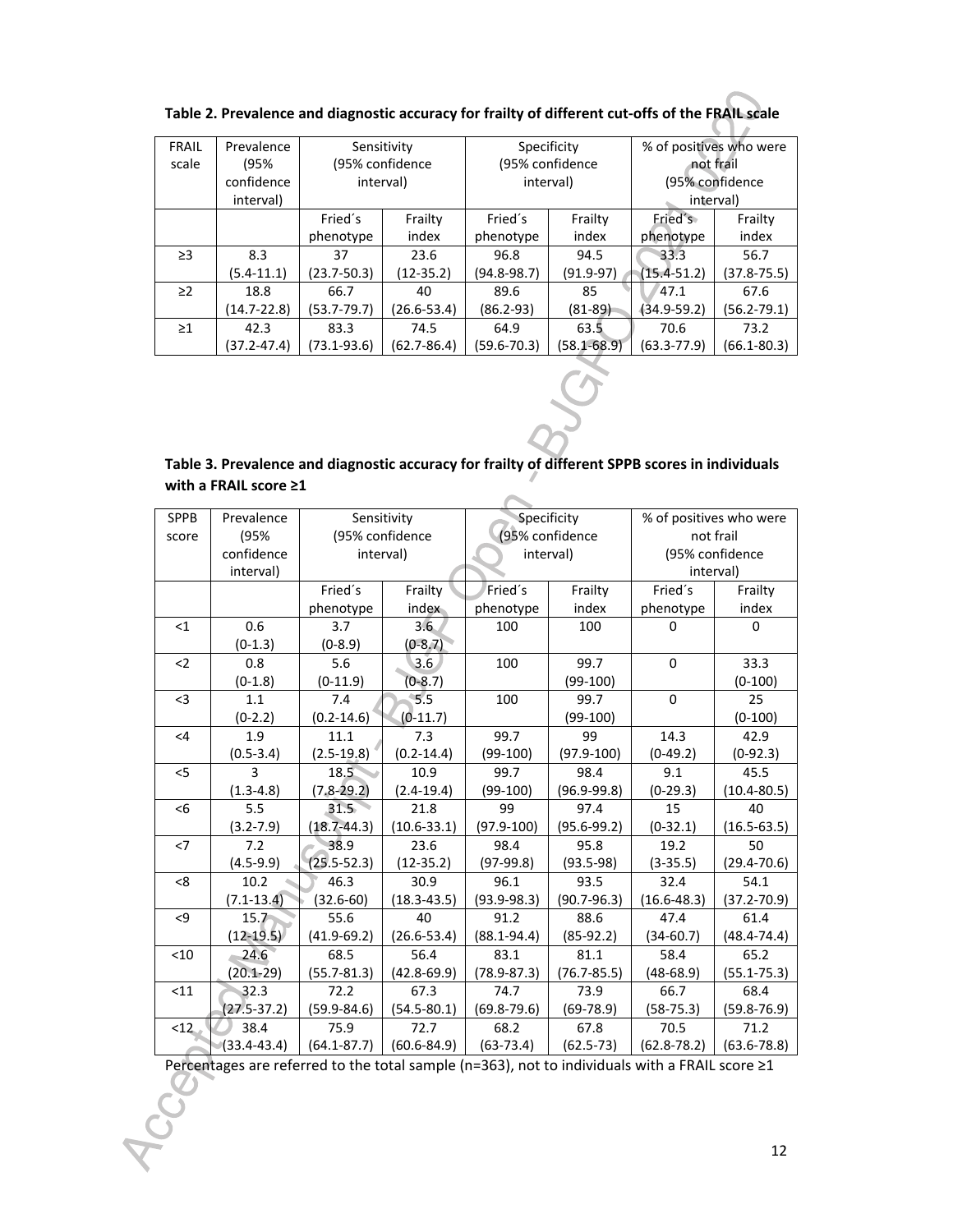| Gait  | Prevalence      | Sensitivity     |                 | Specificity     |                 | % of positives who were |                 |
|-------|-----------------|-----------------|-----------------|-----------------|-----------------|-------------------------|-----------------|
| speed | (95%            | (95% confidence |                 | (95% confidence |                 | not frail               |                 |
| (m/s) | confidence      | interval)       |                 | interval)       |                 | (95% confidence         |                 |
|       | interval)       |                 |                 |                 |                 | interval)               |                 |
|       |                 | Fried's         | Frailty         | Fried's         | Frailty         | Fried's                 | Frailty         |
|       |                 | phenotype       | index           | phenotype       | index           | phenotype               | index           |
| < 0.6 | 6.7             | 36              | 24.5            | 98.3            | 96.2            | 21.7                    | 47.8            |
|       | $(4.1 - 9.4)$   | $(22.2 - 49.8)$ | $(12-37)$       | $(96.8 - 99.8)$ | $(94.1 - 98.4)$ | $(3.5 - 40)$            | $(25.7 - 69.9)$ |
| < 0.7 | 9.6             | 40              | 24.5            | 95.5            | 92.8            | 39.4                    | 63.6            |
|       | $(6.5-12.8)$    | $(25.9 - 54.1)$ | $(12-37)$       | $(93.2 - 97.9)$ | $(89.9 - 95.8)$ | $(21.8-57)$             | $(46.3 - 81)$   |
| < 0.8 | 16.4            | 52              | 34.7            | 89.7            | 86.7            | 53.6                    | 69.6            |
|       | $(12.4 - 20.3)$ | $(37.7 - 66.3)$ | $(20.9 - 48.5)$ | $(86.2 - 93.2)$ | $(82.8 - 90.6)$ | $(40.1 - 67)$           | $(57.2 - 82.1)$ |
| < 0.9 | 23.7            | 62              | 57.1            | 82.9            | 81.9            | 61.7                    | 65.4            |
|       | $(19.2 - 28.2)$ | $(48.1 - 75.9)$ | $(42.8 - 71.5)$ | $(78.5 - 87.2)$ | $(77.5 - 86.3)$ | $(50.9 - 72.5)$         | $(54.9 - 76)$   |
| <1    | 33              | 74              | 69.4            | 74              | 73              | 67.3                    | 69.9            |
|       | $(28-38.1)$     | $(61.4 - 86.6)$ | $(56-82.8)$     | $(68.9 - 79)$   | (67.9-78.1)     | $(58.5 - 76)$           | $(61.3 - 78.5)$ |
| < 1.1 | 36.3            | 80              | 71.4            | 71.2            | 69.6            | 67.7                    | 71.8            |
|       | $(31.1 - 41.4)$ | $(68.5 - 91.5)$ | $(58.3 - 84.5)$ | $(66-76.5)$     | (64.3-74.9)     | $(59.4 - 76.1)$         | $(63.7 - 79.8)$ |
| < 1.2 | 39.5            | 82              | 73.5            | 67.8            | 66.2            | 69.6                    | 73.3            |
|       | $(34.3 - 44.7)$ | $(71-93)$       | $(60.7 - 86.3)$ | $(62.4 - 73.2)$ | $(60.8 - 71.7)$ | $(61.8 - 77.5)$         | $(65.8 - 80.9)$ |
| < 1.3 | 41.5            | 82              | 75.5            | 65.4            | 64.2            | 71.1                    | 73.9            |
|       | $(36.3 - 46.8)$ | $(71-93)$       | $(63-88)$       | $(59.9 - 70.9)$ | $(58.6 - 69.7)$ | $(63.6 - 78.7)$         | $(66.6 - 81.3)$ |
| < 1.4 | 42.1            | 82              | 75.5            | 64.7            | 63.5            | 71.5                    | 74.3            |
|       | $(36.8 - 47.4)$ | $(71-93)$       | $(63-88)$       | $(59.2 - 70.2)$ | $(57.9 - 69)$   | $(64.1 - 79)$           | $(67.1 - 81.5)$ |
| < 1.5 | 42.4            | 82              | 75.5            | 64.4            | 63.1            | 71.7                    | 74.5            |
|       | $(37.1 - 47.7)$ | $(71-93)$       | $(63 - 88)$     | $(58.9 - 69.9)$ | $(57.6 - 68.7)$ | $(64.3 - 79.1)$         | $(67.3 - 81.7)$ |

**Table 4. Prevalence and diagnostic accuracy for frailty of different gait speeds in individuals with a FRAIL score ≥1**

Percentages are referred to the total sample (n=342), not to individuals with a FRAIL score ≥1